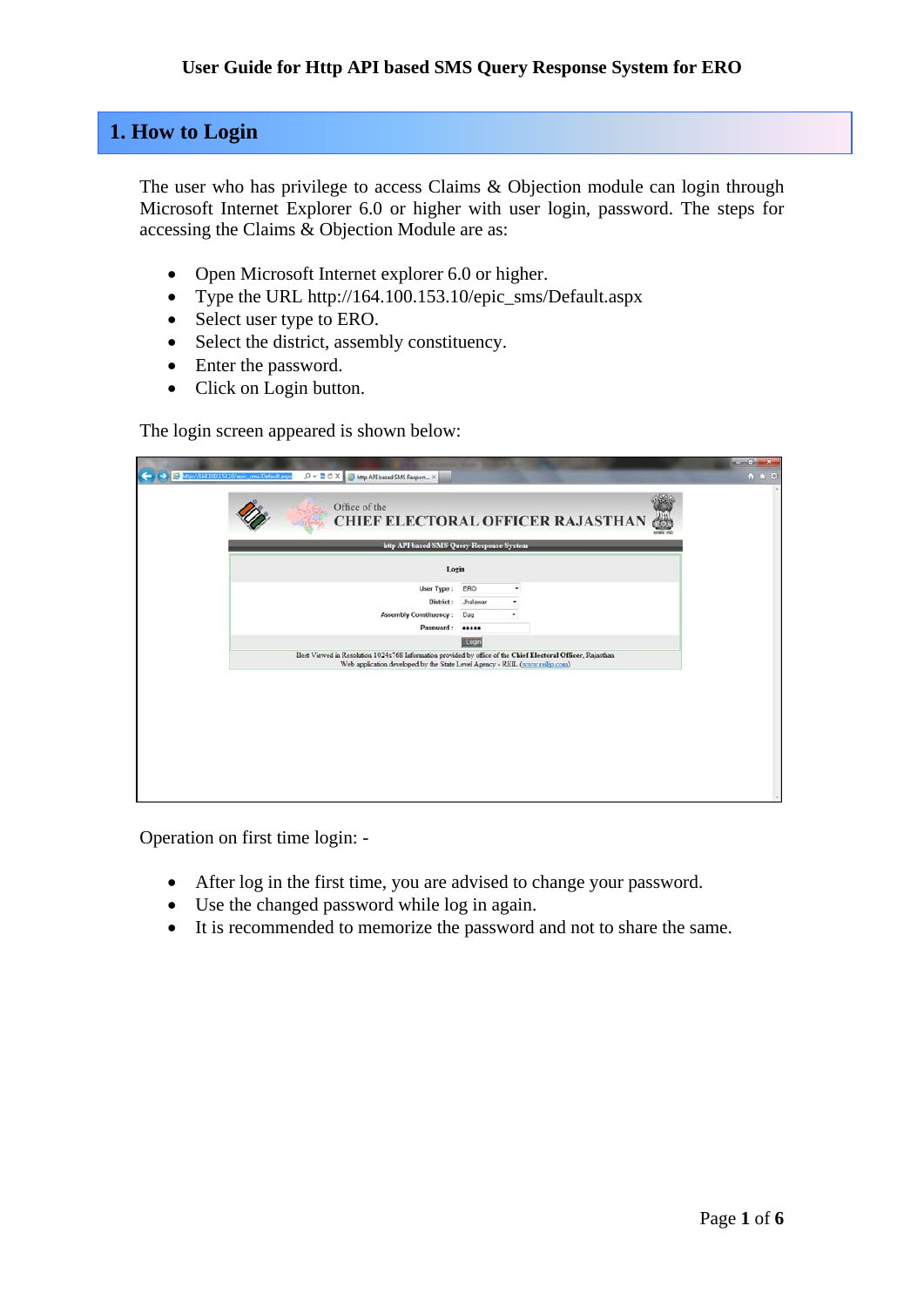# **2. MAIN MENU**

After login the Main Menu screen would be as shown below:

|                        | → http://164.100.153.10/epic_sms/Forms/frmEROC Q - 2 C X + 3 164.100.153.10<br>$\propto$                                                                                                   | $n = 100$<br>$A$ $A$ $B$                      |
|------------------------|--------------------------------------------------------------------------------------------------------------------------------------------------------------------------------------------|-----------------------------------------------|
|                        | Office of the<br><b>CHIEF ELECTORAL OFFICER RAJASTHAN</b>                                                                                                                                  |                                               |
|                        | http API based SMS Query Response System Date 12/07/2013<br>[ERO-Dag]<br>Log Out                                                                                                           |                                               |
| <b>Change Password</b> |                                                                                                                                                                                            |                                               |
| ERO/BLO Mobile No.     | User Type : - Select-<br>$\blacksquare$<br><b>Save</b>                                                                                                                                     | <b>Show Record</b><br><b>Delete</b><br>Cancel |
|                        | ٠                                                                                                                                                                                          | ь                                             |
|                        | Best Viewed in Resolution 1024x768 Information provided by office of the Chief Electoral Officer, Rajasthan<br>Web application developed by the State Level Agency - REIL (www.reilip.com) |                                               |
|                        |                                                                                                                                                                                            |                                               |

| A.   Change Password    | To change the user password. |
|-------------------------|------------------------------|
| B.   ERO/BLO Mobile No. | To enter contact of ERO/BLO. |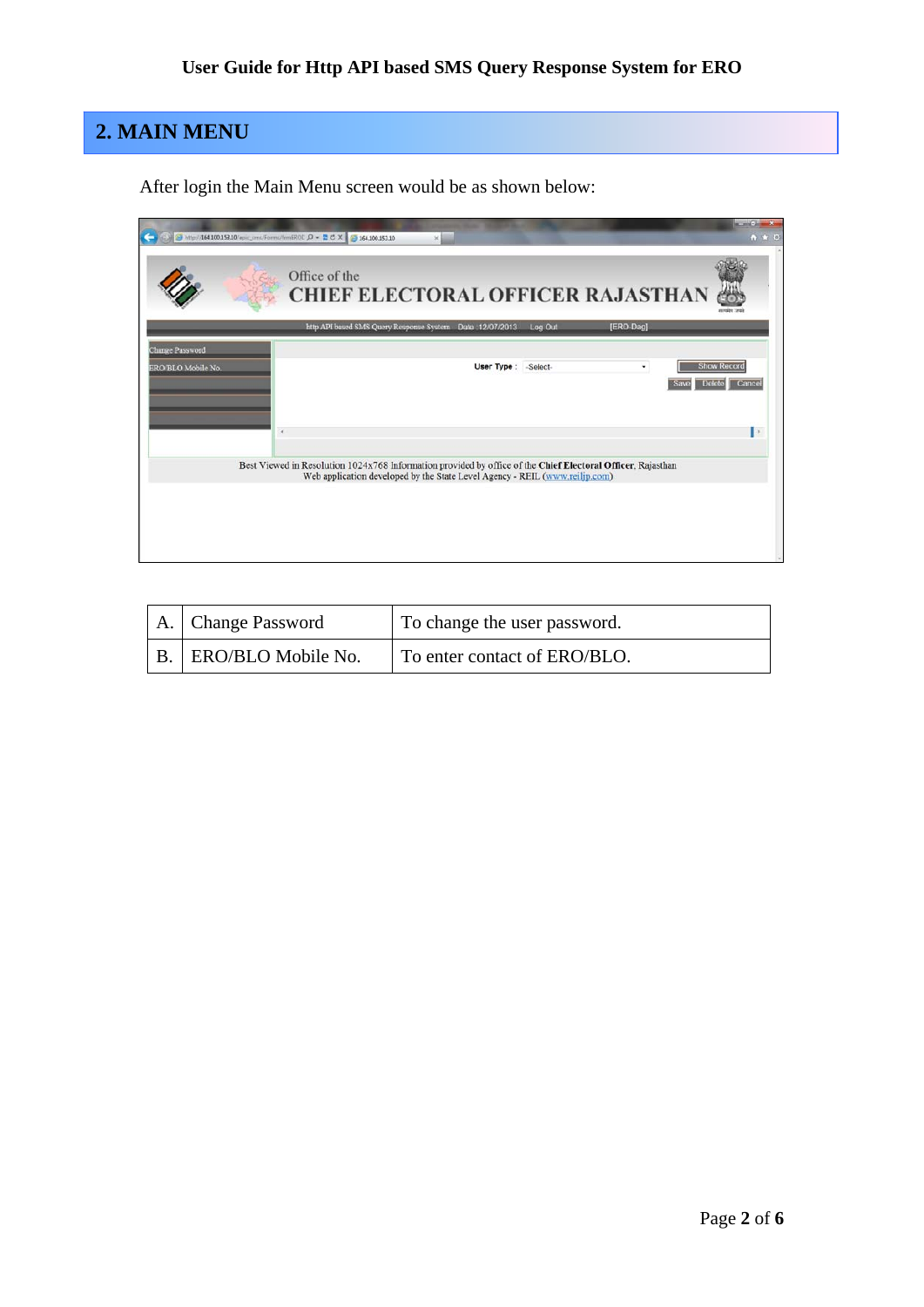### **3. Change Password**

Click on the menu "Change password" on the main menu. The screen shot for change password is shown below:

|                        | 29 http://164.100.153.10/epic_sms/Forms/frmEROc $D - 2 C \times 109164.100.153.10$<br>$\times$                                                                                             | a subject to<br>$A$ $A$ $B$ |
|------------------------|--------------------------------------------------------------------------------------------------------------------------------------------------------------------------------------------|-----------------------------|
|                        | Office of the<br><b>CHIEF ELECTORAL OFFICER RAJASTHAN</b>                                                                                                                                  |                             |
|                        | http API based SMS Query Response System Date 12/07/2013<br>[ERO-Dag]<br>Log Out                                                                                                           |                             |
| <b>Change Password</b> | <b>Reset Password</b>                                                                                                                                                                      |                             |
| ERO/BLO Mobile No.     | Enter Old<br><br>Password*<br>Enter New Password *<br><br>Re-type New Password *<br><br><b>Reset Password</b><br>Cance                                                                     |                             |
|                        | Best Viewed in Resolution 1024x768 Information provided by office of the Chief Electoral Officer, Rajasthan<br>Web application developed by the State Level Agency - REIL (www.reiljp.com) |                             |

User operation: This form is used to change the password for the logged in user.

- Enter the old password.
- After that enter new password and re type new password.
- Click on the "Reset Password" button in order to save new password.
- Once the new password is saved, the user has to re-login with new password.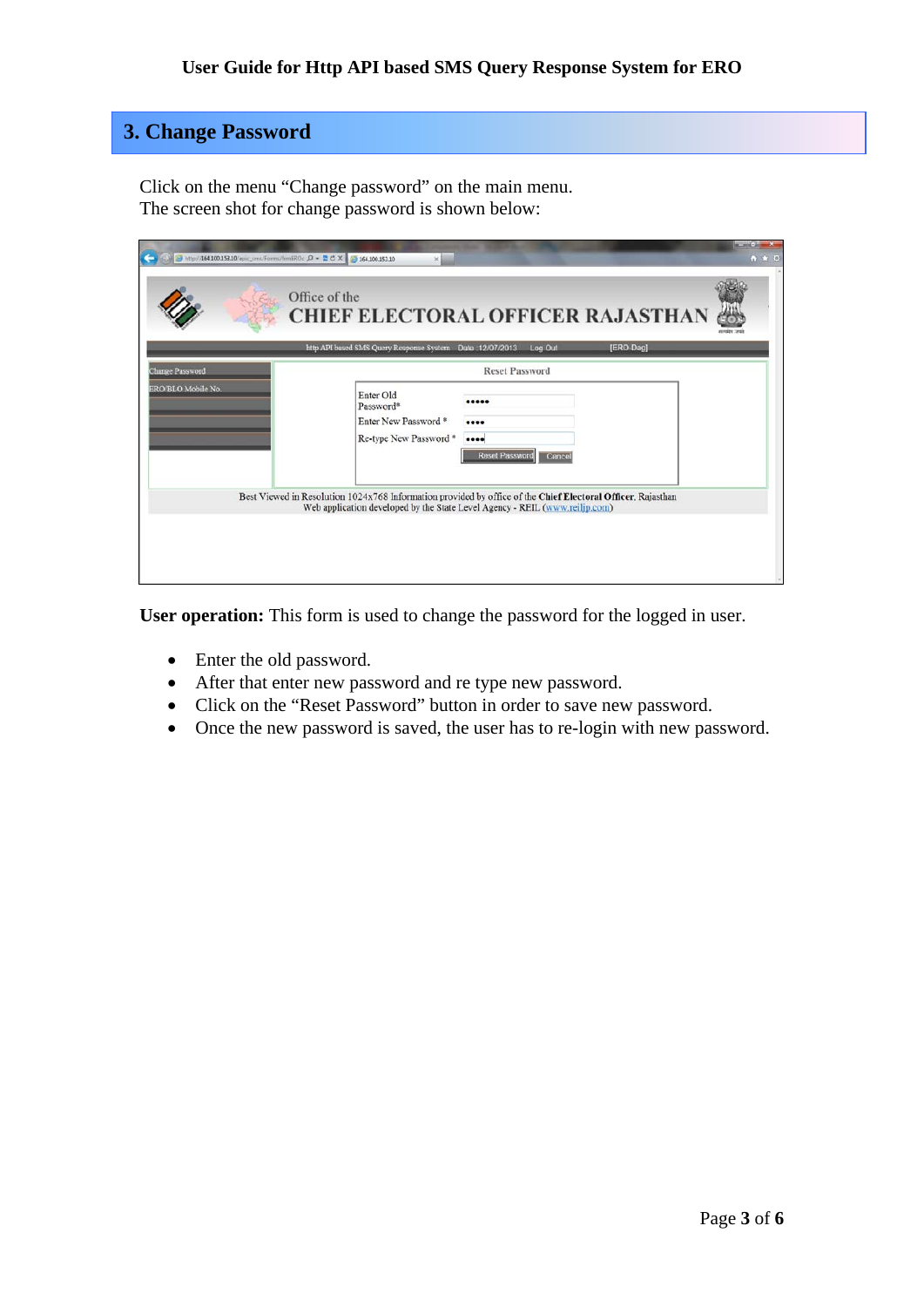## **4. Add ERO / BLO Contact Details**

Click on the menu "ERO/BLO Mobile No." on the main menu. The screen shot for data entry is shown below:

|                        | → http://164.100.153.10/epic_sms/Forms/frmEROE Q + 2 C X + 3 164.100.153.10<br>$\times$                                                                                                    | $m = m + 1$<br>$A$ $A$ $C$ |
|------------------------|--------------------------------------------------------------------------------------------------------------------------------------------------------------------------------------------|----------------------------|
|                        | Office of the<br><b>CHIEF ELECTORAL OFFICER RAJASTHAN</b>                                                                                                                                  |                            |
|                        | http API based SMS Query Response System Date 12/07/2013<br>Log Out<br>[ERO-Dag]                                                                                                           |                            |
| <b>Change Password</b> |                                                                                                                                                                                            |                            |
| ERO/BLO Mobile No.     | <b>Show Record</b><br>User Type : - Select-<br>۰<br><b>Delete</b><br>Save                                                                                                                  | Cancel                     |
| $\epsilon$             |                                                                                                                                                                                            | 1,                         |
|                        | Best Viewed in Resolution 1024x768 Information provided by office of the Chief Electoral Officer, Rajasthan<br>Web application developed by the State Level Agency - REIL (www.reiljp.com) |                            |
|                        |                                                                                                                                                                                            |                            |
|                        |                                                                                                                                                                                            |                            |
|                        |                                                                                                                                                                                            |                            |
|                        |                                                                                                                                                                                            |                            |

**User operation**: - With the help of this form user can update the contact details of ERO/BLO.

- Select the user type to ERO Office in order to see or change ERO data.
- Click on the "Show Records" button to view the saved data.
- The saved data will be automatically populated in the grid of that Assembly Constituency.

|                                                     |       |                    | http API based SMS Query Response System Date : 12/07/2013 |            | Log Out                                             | [ERO-thag]<br>÷      |                                     |
|-----------------------------------------------------|-------|--------------------|------------------------------------------------------------|------------|-----------------------------------------------------|----------------------|-------------------------------------|
| <b>Change Password</b><br><b>ERO/BLO Mobile No.</b> |       |                    | <b>Assembly Constituency:</b>                              | District:  | User Type : ERO/AERO Office<br>Jhalawar<br>-Select- | ۰<br>٠<br>۰<br>Save: | <b>Show Record</b><br>Delete Cancel |
|                                                     | ACNO. | <b>AC Name</b>     | <b>Officer Name</b>                                        |            | <b>Designation</b>                                  | Mobile No.           | STD-Office<br>No.                   |
|                                                     | 197   | Dug                | Ambalal<br>Meena                                           | SDM        | BHAWANIMANDI                                        | 9530012400           | $\circ$                             |
|                                                     | 198   | <b>Jhalrapatan</b> | SANJAY<br><b>KUMAR</b><br>SHARMA                           | SDM<br>DAG | <b>JHALAWAR</b>                                     | 9413379400           | $\circ$                             |
|                                                     | 199   | Khanpur            | RAM<br>NARAYAN<br><b>BADGUJAR</b>                          | SDM,       | <b>KHANPUR</b>                                      | 9828213469           | $\bf{0}$                            |
|                                                     |       |                    |                                                            |            | SDM                                                 |                      |                                     |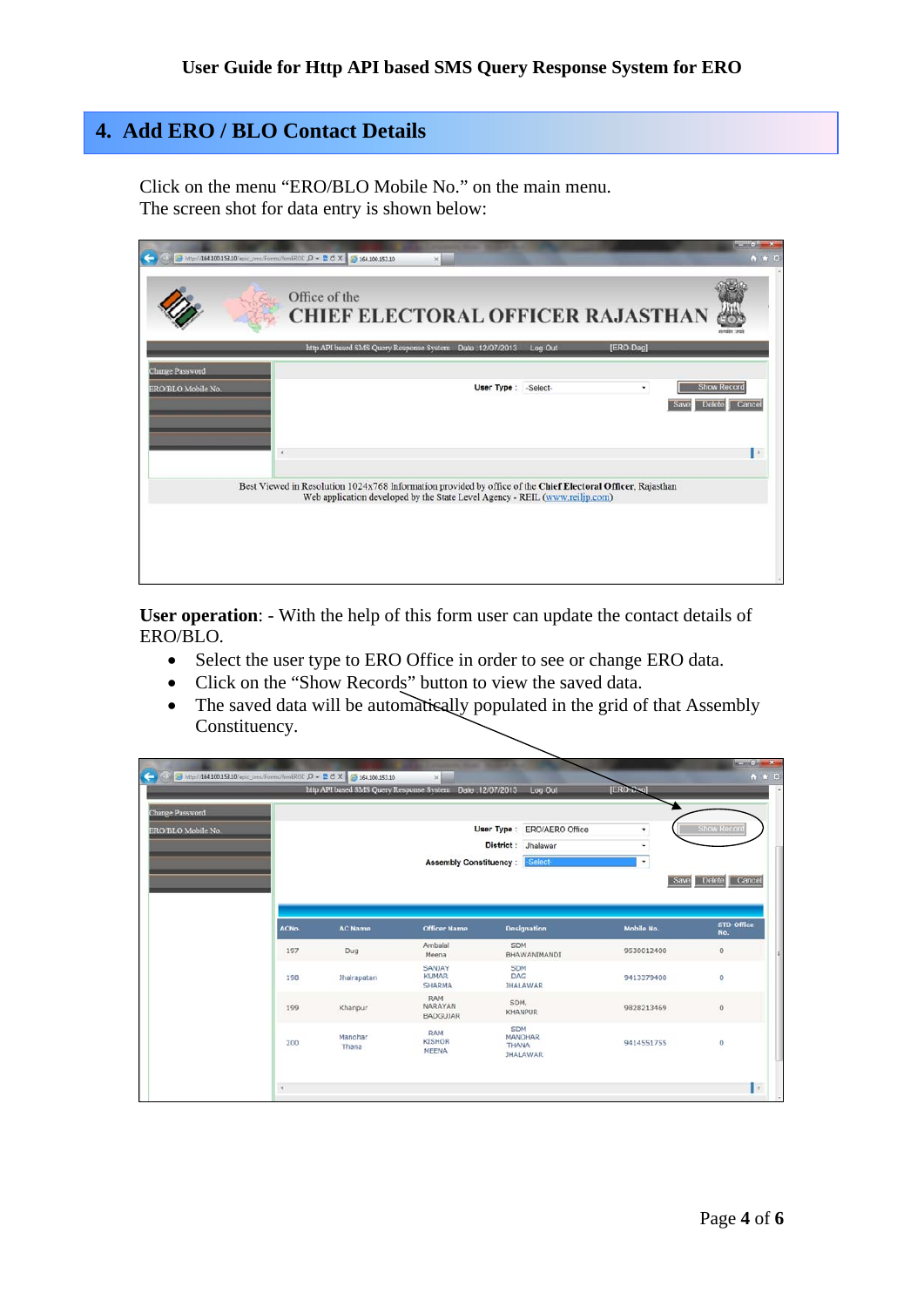#### **User Guide for Http API based SMS Query Response System for ERO**

- If the user wants to update the details of particular ERO than he/she has to select the assembly constituency from the drop down.
- After that the details of that ERO will be shown in text boxes where user can update it and save the record by clicking "Save" button.

|                                              |                     | 8 http://164.100.153.10/epic_sms/Forms/frmEROE $D - 2 C \times 100153.10$ | $\propto$<br><b>UTHEF ELECTORAL OFFICER RAJASTHAN (60)</b>   |                                                     |             | $\frac{1}{2}$<br>$A$ $A$ $B$<br>rentier and |
|----------------------------------------------|---------------------|---------------------------------------------------------------------------|--------------------------------------------------------------|-----------------------------------------------------|-------------|---------------------------------------------|
|                                              |                     |                                                                           | http API based SMS Query Response System Date 12/07/2013     | Log Out                                             | [ERO-Dag]   |                                             |
| <b>Change Password</b><br>ERO/BLO Mobile No. |                     |                                                                           | User Type:<br>District:<br><b>Assembly Constituency: Dag</b> | <b>ERO/AERO Office</b><br>Jhalawar                  | ٠<br>٠<br>۰ | <b>Show Record</b>                          |
|                                              | <b>Officer Name</b> |                                                                           | <b>Designation</b>                                           | <b>Mobile No.</b>                                   |             | STD-Office No.                              |
|                                              | Ambalal Meena       |                                                                           | SDM BHAWANIMANDI                                             | 9530012400                                          | $\Omega$    | Delete Cancel                               |
|                                              | Part No.            | <b>Part Name</b>                                                          | <b>Officer Name</b>                                          | <b>Designation</b>                                  | Mobile No.  | $STD-$<br>Office No.                        |
|                                              | 1                   | SHRI<br>CHHATR<br><b>PURA</b>                                             | Rajkumar<br>Patidar                                          | Govt.<br>Sec.<br>School,<br><b>Jhalawar</b><br>Road | 9829145620  |                                             |
|                                              | $\overline{2}$      | <b>KALYA</b><br><b>KHEDI</b>                                              | <b>JAGDEESH</b><br>MEENA                                     | Govt.<br>U.P.S.<br>Kalvakhedi                       | 9983084178  |                                             |

- If the user wants to update the details of particular BLO than he/she has to select the user type from BLO Office.
- Select assembly constituency and click on the "Show Records" button to view the saved data.
- The saved data will be automatically populated in the grid of that Assembly Constituency.

| <b>Change Password</b>  |                               |                               |                                              |                   |                    |
|-------------------------|-------------------------------|-------------------------------|----------------------------------------------|-------------------|--------------------|
| ERO/BLO Mobile No.      |                               | User Type : BLO Office        |                                              | ٠                 | <b>Show Record</b> |
|                         |                               | District : Jhalawar           |                                              | ٠                 |                    |
|                         |                               | <b>Assembly Constituency:</b> | -Select-                                     | ٠                 |                    |
|                         |                               | Part No : - Select-           |                                              | ۰                 |                    |
|                         |                               |                               |                                              |                   | Save Delete Cancel |
|                         |                               |                               |                                              |                   |                    |
| Part No.                | <b>Part Name</b>              | <b>Officer Name</b>           | <b>Designation</b>                           | <b>Mobile No.</b> | $STD-$             |
| 1                       | SHRI<br><b>CHHATR</b><br>PURA | Rajkumar<br>Patidar           | Govt.<br>Sec.<br>School,<br>Jhalawar<br>Road | 9829145620        |                    |
| $\overline{\mathbf{z}}$ | <b>KALYA</b><br>KHEDI         | JAGDEESH<br>MEENA             | Govt.<br>U.P.S.<br>Kalyakhedi                | 9983084178        |                    |
| 3                       | RA1<br><b>PURA</b>            | Mukeshchand<br>Aheer          | Govt.<br><b>U.P.S.</b><br>Rajpura            | 9602053762        | Office No.         |